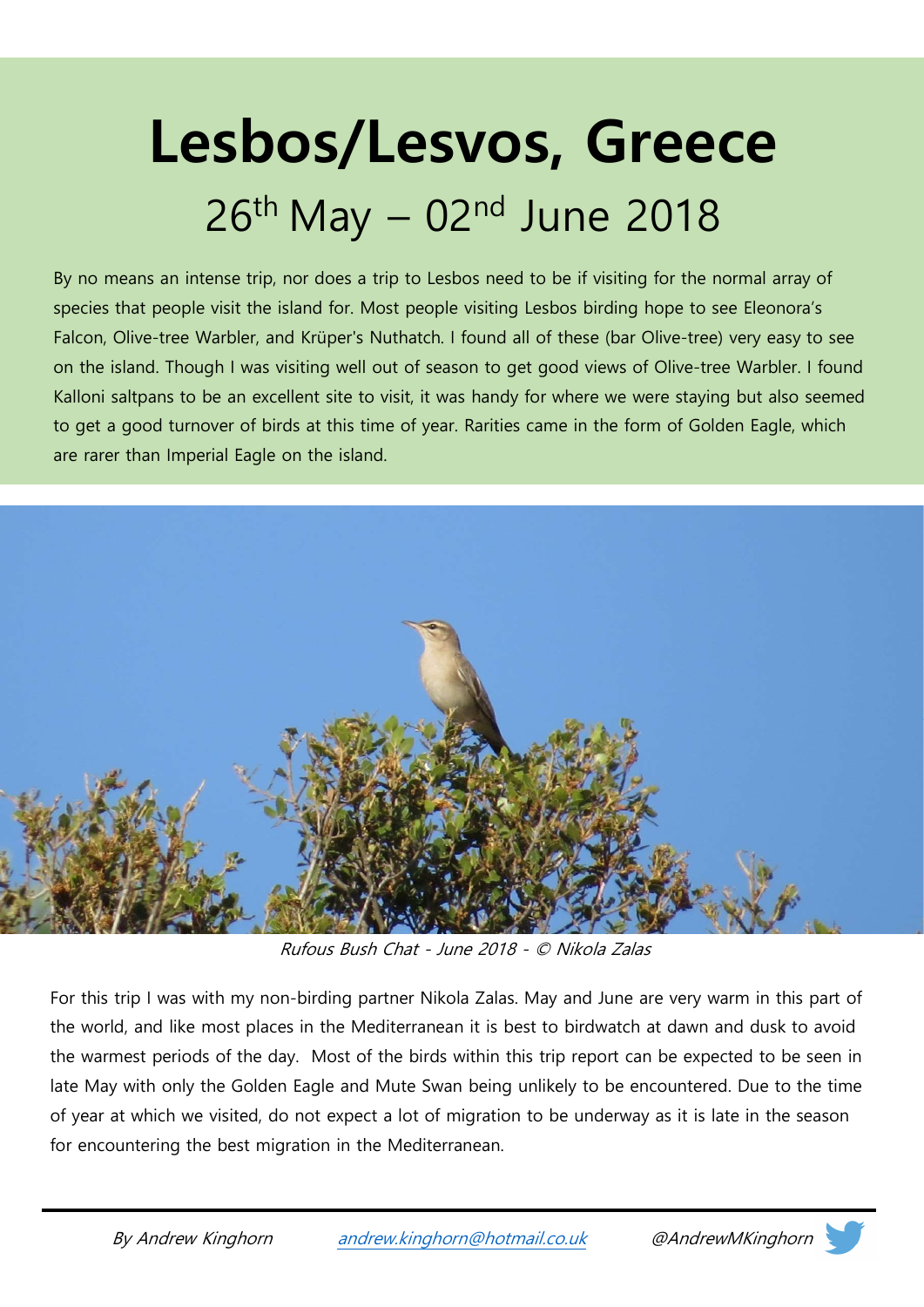#### SATURDAY 26TH MAY 2018 – Travel and Kalloni Saltpansv

There are no direct flights from Newcastle to Lesbos and to save having to get interconnecting flights we decided it best to fly direct from Manchester to Lesbos. It's not a particularly wellknown tourist destination and from Manchester itself there is only one flight a week on a Saturday, returning the following Saturday. The flight was early morning so we drove to Manchester through the night and arrived in Lesbos around about midday. We headed straight for our accommodation in Skala Kalloni, which turned out to be a bit of a hub for birders staying on the island. After dropping our stuff off it was straight out to Kalloni Saltpans. On arrival it was impossible to miss the Greater Flamingos that were in evidence on almost every visible salt pan whilst on the outskirts Crested Larks were commonplace. We drove round and stopped at the entrance to the saltpans, Little and Common Terns were in evidence and a quick scan revealed a single White-winged Black Tern. Avocets and Black-winged Stilts were abundant and Kentish Plovers were dotted about on the outer moat. At least 4 Black Storks appeared from the southern fields and circled up over the road, before moving to the pans to feed. Bee-Eaters fed over the southern fields and Swallows and House Martins were whirling around the sewage works. We moved onto the east end of the saltpans and made our way down the long track, a distant Short-toed Eagle was the first of the trip and the only Steppe Buzzard soared effortlessly to the east. Another two **White-winged Black Terns** were in clear evidence here and the Greater Flamingos were a lot closer. A distant Stone Curlew stood out in the afternoon heat haze and Little Stints had gathered on the islands. Yellow Wagtails were heard, but not seen. We decided to move on.



Little Stint - © Nikola Zalas

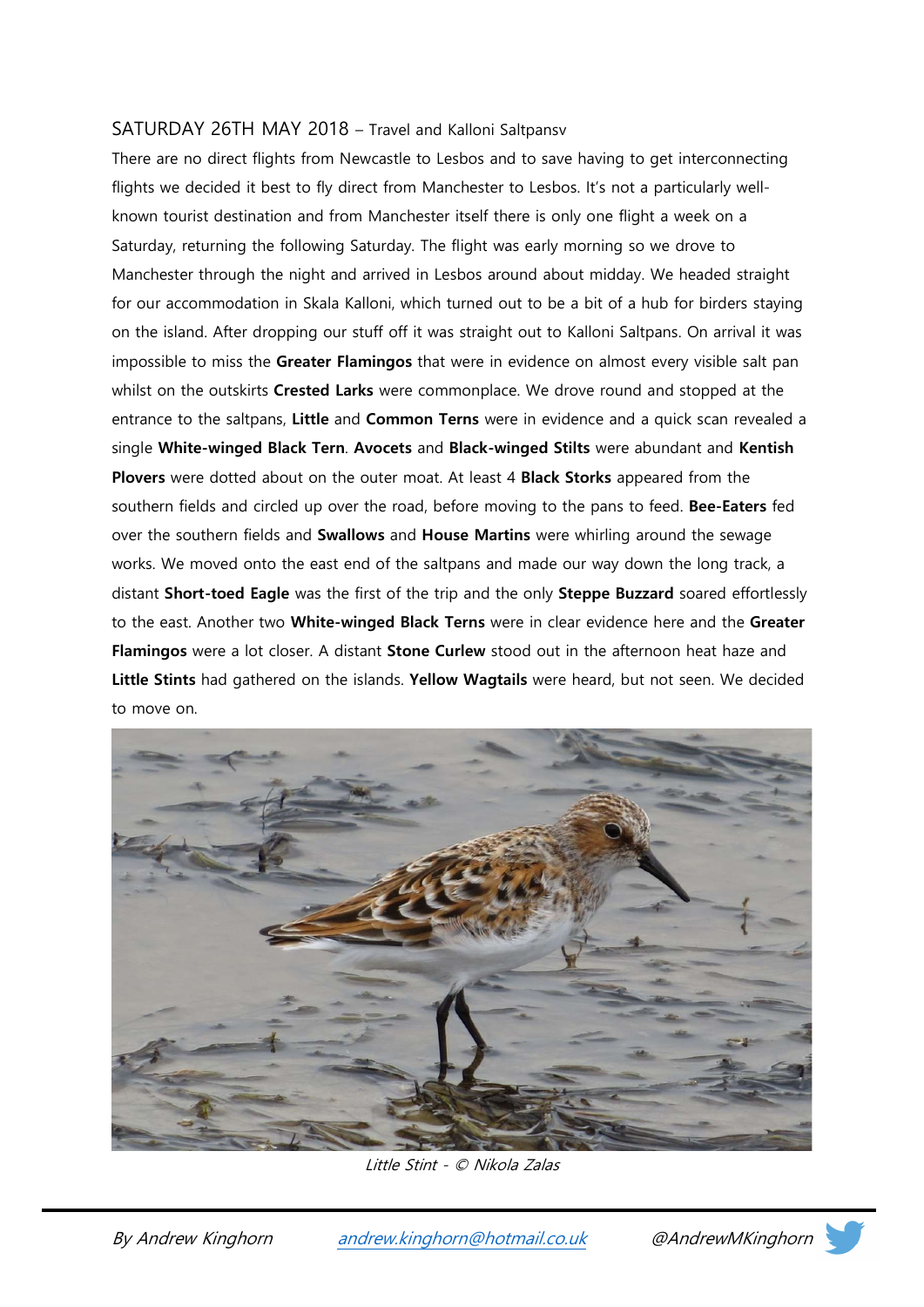It is only a short journey from Kalloni Saltpans to Tsknias River Ford. After five minutes or so we were on the approach road down the eastern edge of the river. The river itself was looking dry but our first **Black-headed Bunting** of the trip was a sign of things to come; it perched up on wires singing before heading off to the fields. The road was alive with Crested Lark and Corn Buntings, the sheer number of the latter made me realise what dire straits the species is in back home here in the UK. A few Bee-Eaters hawked insects over the

recently cut fields and our first **Nightingales** of the trip were singing around either side of the river ford. Upon arriving at the ford, we had Yellow Wagtails and our first taste of Eastern Olivaceous Warblers singing from deep cover. A Mallard family were on the river and Spanish Sparrows were in evidence. We decided to check out the river mouth on the west side and so drove through the ford and onto the bandstand at the bottom of the road on the west side of the Tsknias river. Birds here were as expected, a **Common Tern** was fishing the river and Little Ringed Plovers were in evidence, we had good views of singing Eastern Olivaceous Warblers and Bee-Eaters were hawking insects over the rough ground. We headed back to the river ford and standing on the eastern bank I spied a Rose-coloured Starling flying upriver, I quickly made my way along the road to roughly where it had flown and to my delight there was a small flock of ten or so birds in the top of a tree. I waited around watching and photographing the birds and during this time I had a few parties of birds coming and going from all directions. It was a safe estimate that during the thirty or so minutes I watched the birds there must have been at least one hundred individuals. Content with this spectacle we called it a day. It transpired that this part of the river was well known for Rose-coloured Starling gatherings on passage, but I had no idea of this fact at the time so it was a pleasant surprise.



Rose-coloured Starlings - © Andrew Kinghorn



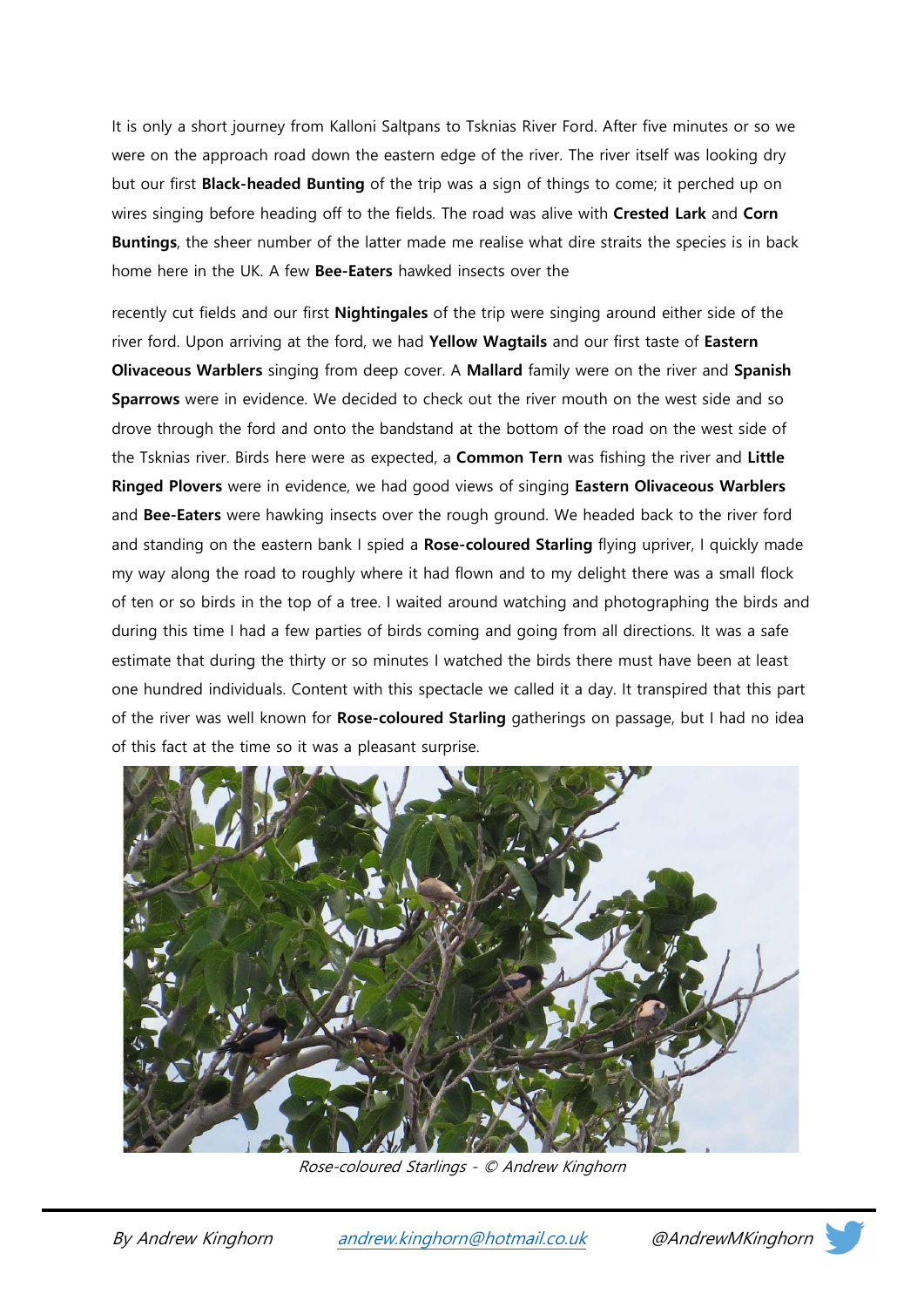SUNDAY 27TH MAY 2018 – Kalloni Saltpans, Ipsilou Monastery, and "Scop's Copse" (in Kalloni) Up and out eager to explore Kalloni Saltpans further was the name of the game. The moat held Black-winged Stilts, Curlew Sandpipers, and singles of Kentish Plover, both of which afforded breath-taking views. My views of all three species were only rivalled by past experiences in Israel. The only Garganey of the trip was on one of the pans, as fortune would have it a stunning drake. The fields around the pans held Bee-Eater and Crested Larks and a walk along the track to the west of the sewage works proved productive, an **Eleonora's Falcon** flew south west and a **Hobby** at the same time headed off west. A distant Kestrel was observed, but views were interrupted by no fewer than 4 Short-toed Eagles, which were later joined by Black Storks. Passerines came in the form of a Great Reed Warbler singing from a patch of rather unimpressive reeds off the track, whilst Eastern Olivaceous Warbler was seemingly ever present. A glance over a walled garden revealed a stunning male **Black-headed Bunting** singing, we were rewarded with some stunning views of this simply beautiful species. We headed on over to the eastern edge of the saltpans and walked down the long track that led south. Along here we had excellent views of Greater Flamingo once again and Yellow Wagtails buzzed about. Ruddy Shelducks were clearly on the move and there were what seemed like hundreds, with pairs buzzing about between the pans. A Woodchat Shrike was on the fields to the east and Common Buzzard was present, a good interaction came in the form of the Shrike attacking the Buzzard. Some of our only Greenshanks of the trip went over, this time as a flock of four. We decided to move on and a last-minute decision was made to take a look around Ipsilou Monastery.

We had no sooner left Kalloni when I spotted my first lifer of the trip, a stunning Middle Spotted Woodpecker perched up on a telegraph pole just outside of Kalloni itself. Sadly, it headed off into a wooded area and that was that. A short pitstop en-route to Ipsilou Monastery provided us with our first **Black-Eared Wheatear** of the trip and they were as stunning as I had remembered. On arriving at the Monastery, itself we headed up to the top and parked just outside of the military base. We then walked slowly down the road that takes you down from the Monastery. The road was lifting with birds, Western Rock Nuthatch were common and vocal here and it was not long until we were watching our first Cinerous Buntings of the trip, some cracking views of singing males and of birds feeding recently fledged young. We had our first Red-rumped Swallows of the trip here as they buzzed about above and below us. A Short-toed Eagle hunted the area and recently fledged **Woodlarks** were in attendance not far south of the Monastery. Black-Eared Wheatear were common here and they too were busy feeding quite well grown young. The other star songster here was definitely the Cirl Butnings, being from the north of England these are quite a treat as I have only seen the Devon birds on a few occasions. We headed off to take a look in the Monastery itself and we inadvertently flushed a Chuckar, whilst unfortunate it was a trip tick! A cracking **Blue Rock Thrush** was signing and doing its song flight around the tops of the Monastery and after a look around we decided to head off back to Kalloni. Our final stop of the day was "Scops Copse" the famous site on the island for **Scop's Owl**. There was a heaving market on and just as we were about to leave after a fruitless search a bird

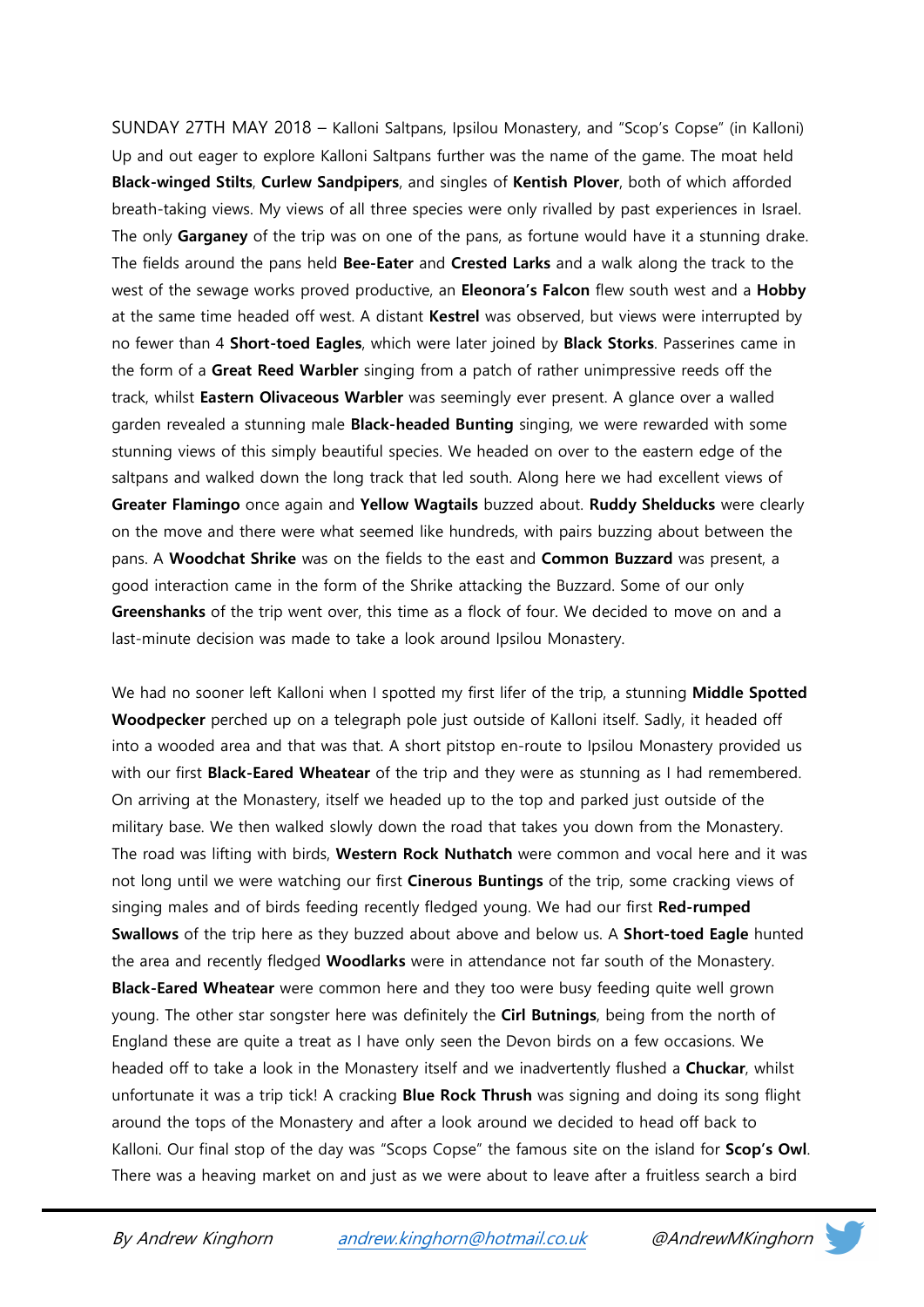let out its call, it took a good five minutes or so but I eventually located the bird. A good end to the day!

MONDAY 28TH MAY 2018 –Mauria, Platania, Sigri, and Faneromeni On the way to our first stop I had a **Chukar** on the road briefly before it ran for cover. However, things went bad after this, I foolishly took us the wrong way somewhere north of Mauria. However, on this thirty-minute wrong turn we did see Woodchat Shrike, a cracking Middle Spotted Woodpecker and a handsome male Cirl Bunting. Nikola also found a Buzzard nest and watched one of the adults take a snake back to the nest. Once I had got my act together, we took the long walk down into the Napi Valley. The place was alive with birds and no sooner had we set off than we saw our first Western Rock Nuthatches of the walk, soon after we were treated to a singing **Eastern Orphean Warbler** that showed well as it sang atop of a tree for us. Then we had our first **Sombre Tits** of the trip along with some Great Tits for comparison. We came across a farm complex which was alive with Cirl Buntings and it was great to see these glorious birds benefiting from the farmyard itself. We had a **Hoopoe** on the track and a few Woodchat Shrikes added some variety. We arrived at the site famed on Lesbos for Olive-Tree Warbler, it is the cattle grid site outlined in Steve Dudley's book. Not a sound of one. We had Sombre Tits and some cracking views of Masked Shrike feeding young but not a peep or movement from Olive-Tree Warbler. We decided to head back west toward Sigri, I had been given some site information for Olive-Tree Warblers that were in high density in an olive grove around Faneromeni in early May so decided to give it a go. We arrived in Sigri and were tread almost immediately with views of Red-rumped Swallow, Lesser Kestrel, and Alpine Swifts wheeling over the town. In the harbour itself I was delighted to find a moulting Whiskered Tern pottering about its business. We headed off next to Faneromeni, to the site where I had been tipped off about Olive-Tree Warbler. En-route we had Stonechat and another Lesser Kestrel but little else. At the site itself, it was immediately obvious the evening bird song had started up and the first songster came in the form of Eastern Olivaceous Warbler. Down the olive grove I managed some awesome views of Black-headed Bunting and a pair of Red-backed Shrikes were feeding around some reeds and bushes on the other side of a field. In the olive grove itself there was a stunning Masked Shrike going about its business feeding. It took a while but eventually the **Olive-Tree Warbler** started up singing. As expected, it was hard work to try and get a perched view, but in the end, I was treated to a brief but excellent view of a bird in a dead section of a bush before it moved off into a small olive tree to feed, shortly after it flew again to the base of a different bare tree and again, I had some good views before I lost it. Whilst waiting to see the bird we had Ravens over, our first Long-legged Buzzard and two different Eleonora's Falcons. One was an absolutely stunning dark morph and was a contender for bird of the trip for me. I was really happy to have seen **Olive-Tree Warbler** and it was one of the birds I had been looking forward to seeing the most since we first booked the trip.

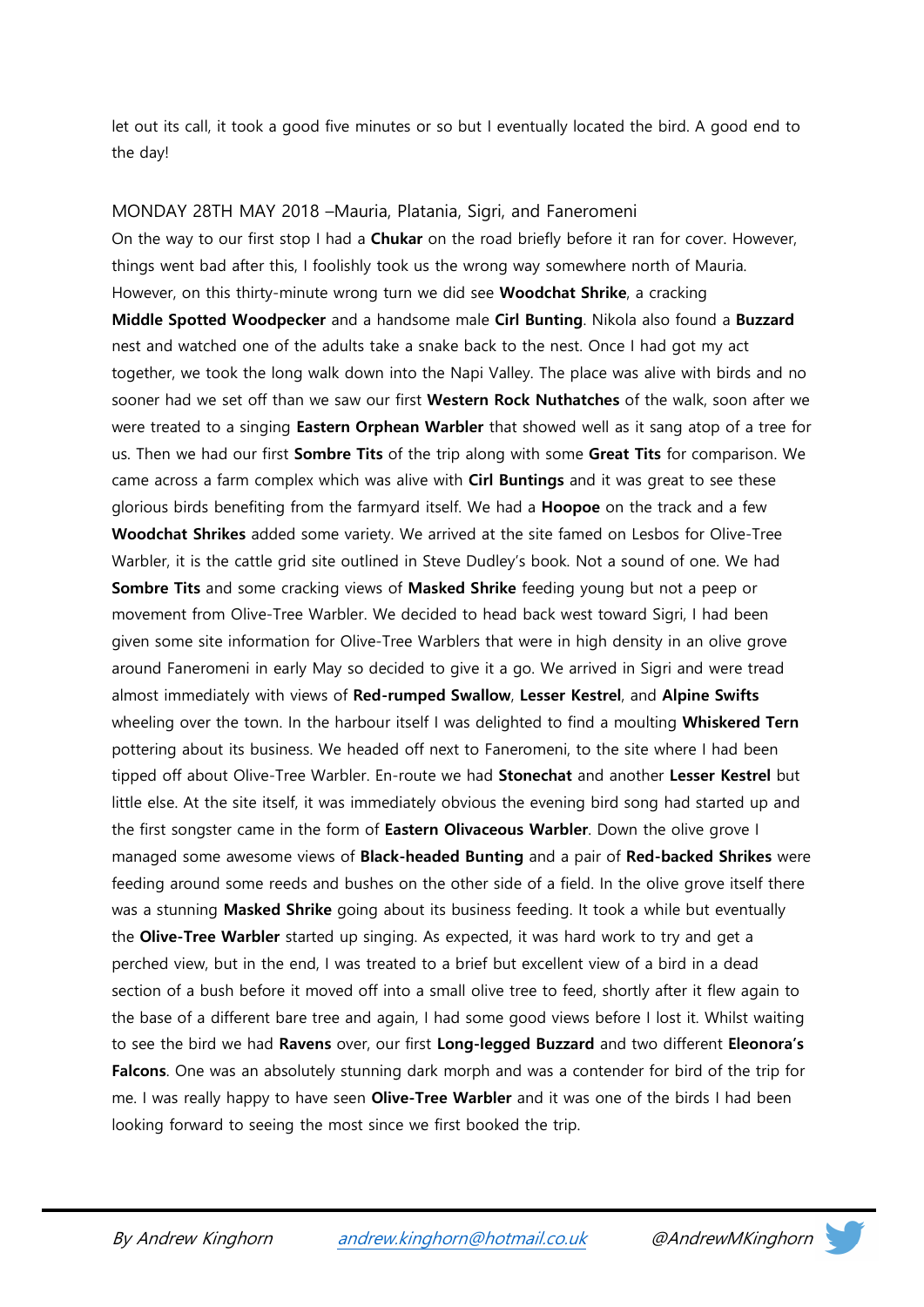# TUESDAY 29TH MAY 2018 – Kavaki, Skala Sikaminas, Platania, and Kalloni

A much more relaxed day planned, we made our way to our first stop which was Kavaki, the site is well known as one of the only sites on the island for Ruppel's Warbler. On this visit we were not successful, though on arrival we were greeted by Turtle Dove and it wasn't long until we were watching Black-eared Wheatear, along with good views of Eastern Subalpine Warbler alongside a single Eastern Orphean Warbler. A Shag was the only notable bird on the sea and a Blue Rock Thrush was heard singing. The highlight of the visit was a Middle Spotted Woodpecker buzzing around and it showed well a few times but only in flight. Our next stop was Molivas Castle, the castle itself is worth a visit and from inside we had Black-eared Wheatear flying around the castle and its surrounds. We had good views of Red-rumped Swallows and at least six **Alpine Swifts**. From here we drove on down to Skala Sikaminas, it was a rather unfruitful area for birds if truth be told. We had Eastern Subalpine Warbler, a single Grey Heron and a few Red-rumped Swallows, though a trip tick came in the form of a brief Peregrine. We decided to spend the evening at Platania (Napi valley), I had in the back of my mind that we had perhaps failed to see Olive-Tree Warbler because we had visited at a bad time of the day. The walk there and back was superb, we had Turtle Doves feeding in the farm itself and Cirl Bunting were common in this area. There was a fair few shows from Common Buzzard and a Short-toed Eagle was hunting the valley. We arrived at the renowned cattle grid to absolute radio silence from Olive-Tree Warbler, though the family of Masked Shrikes still put on a show. The walk back had produced a few Woodchat Shrikes and we had superb views of Western Rock Nuthatch. Our final call of the day was Kalloni Saltpans. It was a productive visit with **Wood Sandpiper** being the highlight and an accompanying Ruff. It was good to see Kentish Plover and Black-winged Silts with tiny young. Black and White Stork were also present, we did visit in the morning and on that visit, I had a single and my only **Pallid Swift** of the entire trip.



Short-toed Eagle - © Nikola Zalas

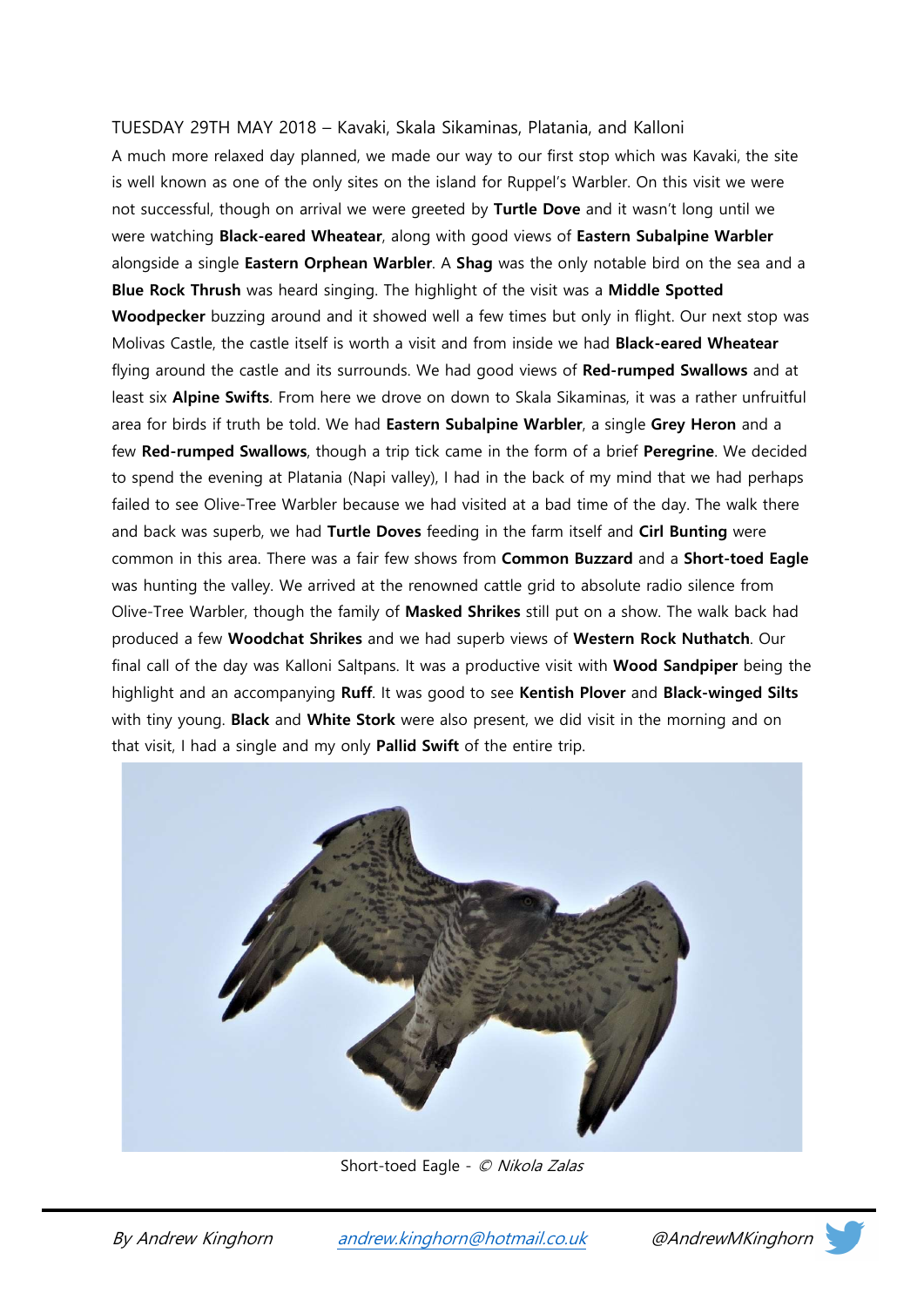## WEDNESDAY 30TH MAY 2018 - Achladeri Forest, Kalloni Saltpans, Aghia Ioannis, Sideras, Skala Eresou, Pithariou, Meladia Valley, and Faneromeni

I was up before dawn today and made the short drive to Achladeri Forest. On arriving at the site, I was greeted with a load of Chaffinch and good views of singing Nightingale. I took the path going off right at the dry riverbed; it didn't take long for the first **Krüper's Nuthatch** to start up calling. I was then treated to a family party of three birds feeding and showing well, the male bird even sang briefly! During this time, I also managed to connect with my first **Short-toed** Treecreeper of the trip and a Black Stork flew overhead, it was just above the treeline so I even got to hear the air whistling through its wings. Content with awesome views of the nuthatch I went back to the hotel for breakfast. Our first stop after breakfast was Kalloni Saltpans, there were still a few Black Storks showing well and of course the Greater Flamingos were in good numbers. There were singles of Kentish Plover and a lone Wood Sandpiper along with the now expected Avocets and Black-winged Stilts. We did not hang around today. Instead, we decided to explore the southwest part of the island and so headed off to Aghia Ioannis. We arrived and made our way up the slope to the small chapel. Along the way we had a stunning male **Blue** Rock Thrush briefly and Sombre Tit was easy to see here, as they had recently fledged young. A Buzzard flew over and Western Rock Nuthatch were seemingly easy to see and very vocal. **Black-eared Wheatear** was of course present but not in great numbers. The star of the show here was our first Cretzschmar's Buntings of the trip, three in total with some stunning males belting out their beautiful song. The walk back to the car gave us good views of both Eastern Subalpine and Eastern Orphean Warbler. Next, we stopped at the roadside in the Sideras area, it was blowing a gale but no sooner had I set up the scope than I could hear the lovely song of Cinerous Bunting. It took a minute or two but I located a bird singing atop a rock on the slope. A scan of the fields revealed a few Black-headed Buntings a smattering of Crested Larks as well as singles of **Black-eared Wheatear** and *Cirl Bunting*. It was getting warm and so we headed off for a coffee at Skala Eresou, this is a lovely little town facing out onto the Aegean Sea. I picked up at least three groups of Yelkouan Shearwater numbering around fifty birds minimum. The birds were distant but the distinctive flight behaviour helped to pick them out, even Nikola managed to get onto the last group with her bins.

Next stop was Pithariou Reservoir, the approach road revealed twenty or so Ravens around what we assumed was something that had recently died! As we drove past, they all took off. The reservoir itself was a little disappointing, we had Buzzard overhead and Yellow-legged Gulls were on the reservoir, but we did have a trip tick in the form of Common Sandpiper. We moved onto the long winding road of the Meladia Valley, it was very productive. We had our second Longlegged Buzzard of the trip and at least two Cretzschmar's Buntings (our best views of this species of the trip), we also had a few Western Rock Nuthatches and Black-eared Wheatear were common throughout the valley. I had a frustratingly brief falcon in the bins, which I suspect was an Eleonora's but never confirmed. Near the end of the valley (toward the Sigri end) we reached the Meladia Valley Ford, we hadn't even stopped the car yet but it showed promise with

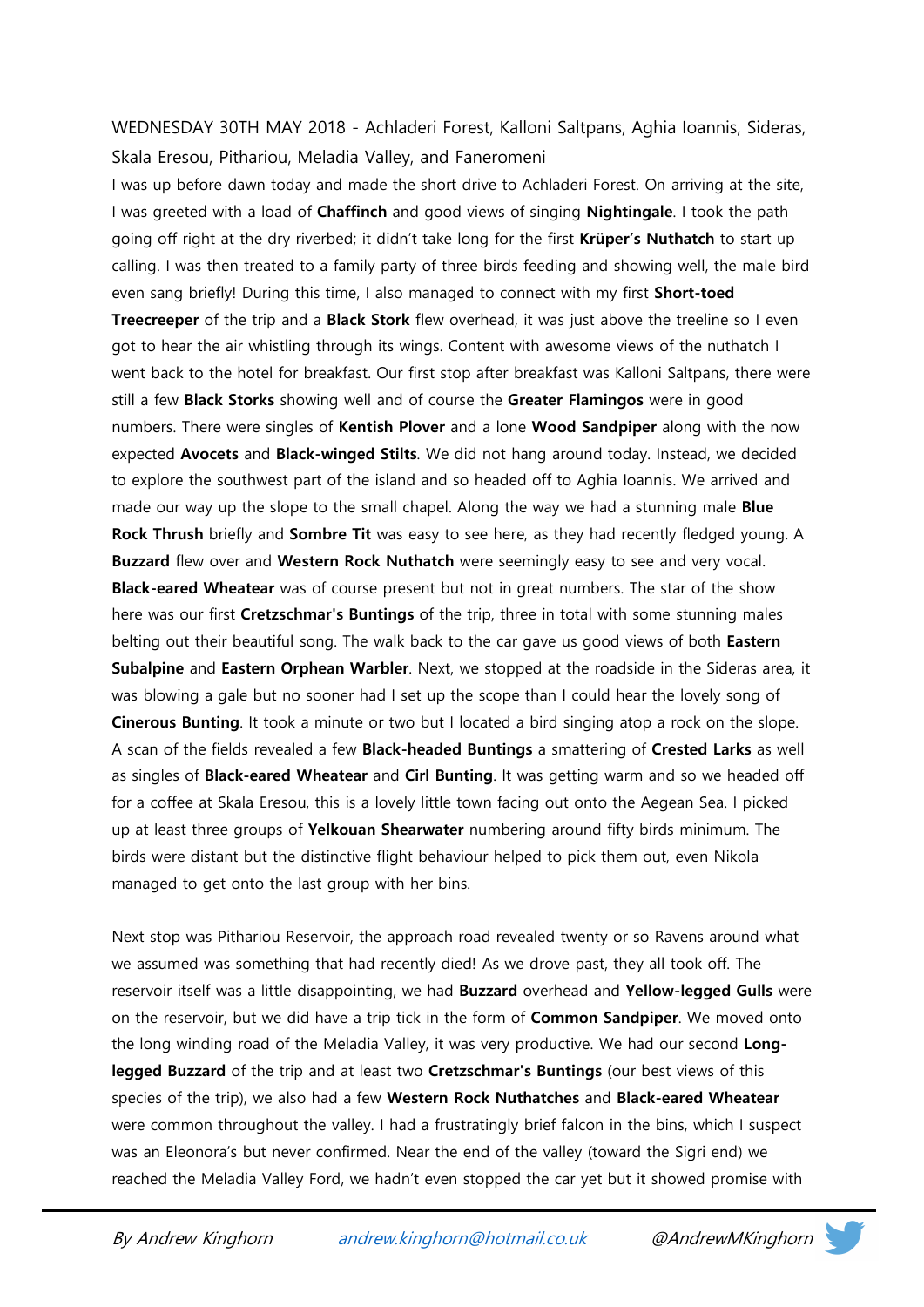a Ruddy Shelduck sitting on some hardstanding calling its head off! We got out the car and inadvertently flushed a **Squacco Heron** which was feeding under a small bush in the ford! The bushes and fields were almost quite literally alive with **House Sparrow** and Corn Buntings, I cannot recall a time in my life when I have seen so many. We took a walk down a track and had Crested Larks galore, along with some Bee-Eaters feeding in a plantation. The same plantation held both Woodchat and Masked Shrikes. Some familiarity came in the form of small flocks of Goldfinch and Linnet, but there was a juicy bonus amongst them in the form of a single Serin. A sheep farmer inadvertently flushed a Cretzschmar's Bunting onto the fence (which was good for me) and Western Rock Nuthatch were vocal on the rocky areas to the west of the track. We headed off back toward Sigri and a distant backlit bird caught my attention and my suspicions were confirmed, an absolutely cracking Roller, a species I honestly thought we were just too late for on this visit. We continued on further and were treat to a few Crested Lark family parties as well as a **Chuckar** with its recently fledged young in tow.

Final call of the day was Faneromeni, first of all we did the beach area. A patch of reeds provided Reed Warbler and Great Reed Warbler; the latter seen only in flight but it was belting out its awesome song. Next, we moved onto Faneromeni pool where we had four **Spoonbill** at a location, we had been tipped off about, here we also had Woodchat and Masked Shrike darting around the fields and gardens all to the soundtrack of **Eastern Olivaceous Warbler**. I moved onto the Olive-Tree Warbler site where I had further views of the species and on this occasion, there were at least two males singing. The birds did not show as well as the last time I visited but I did get a few seconds perched view now and then, one such view pertained to a bird landing on the front of an olive tree briefly before daring in to cover, whilst the other a bit more distantly but with more prolonged views moving from left to right in the middle of a sparse section of an olive tree before darting off to the right, seeing sections of the bird at a time. Distractions came from Red-backed Shrikes, Black-headed Buntings, and Cirl Buntings that were showing so beautifully they could not be glossed over. The only other notable sightings came in the form of Lesser Kestrel flying over.

THURSDAY 31ST MAY 2018 - Kalloni, Faneromeni, Ipsilou Monastery, Perivolis Monastery, Lardia, and Tsikinas River

The day started with a visit to Kalloni Saltpans there was not a lot around in all honesty with Kentish Plover, Black-winged Stilt and Black Storks being the only birds of note amongst the suspected Avocets and Greater Flamingos. The surrounding fields held Bee-Eaters and we were afforded some of our best views of the species of the trip. We moved on from here to explore the petrified forest museum at Sigri, which was very interesting and the outside section of the museum added Northern Wheatear to the trip list. From here I had a quick check of Faneromeni, the four **Spoonbills** were still present at first but one bird took off and flew off high (presumably to the north). I had good views again of Black-headed Bunting and Corn Buntings were commonplace. As per the previous days the Eastern Olivaceous Warblers were still in full song

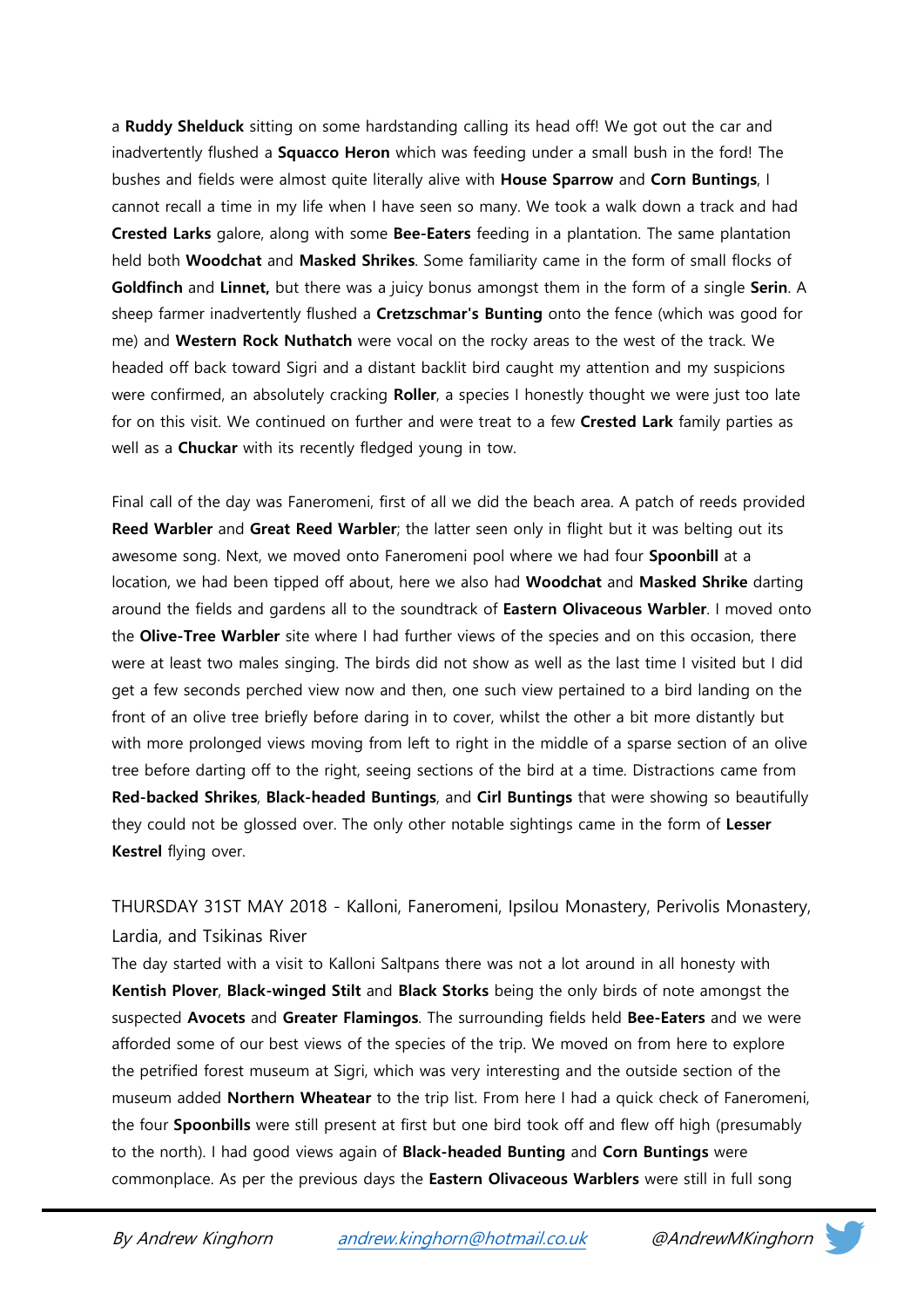going about their business. Content we moved onto Ipsilou Monastery; we adopted a different approach on this visit. We parked up down at the bottom of the Monastery and walked up the road on the south side. Young **Hoopoes** were in attendance here and **Black-eared Wheatears** were feeding young. A few Isabelline Wheatears were darting around, often chasing Black-eared. The now expected Western Rock Nuthatches showed well as they went about their business and a **Buzzard** put in a brief appearance. Walking slowly further up the road we had a Peregrine alight, flushing most of the birds in the valley in the process! Fortune would have it that we were standing in the right place at the right time when a Rock Sparrow started giving its distinctive call right about our heads, frustratingly no sooner had it appeared than it was gone again. We walked further up the slope to the backdrop of **Cinerous Buntings** singing, though every single one managed to evade detection visually. Nearing the top of the road two Golden Eagles alighted, they were not particularly far away, they gradually made their way down in the valley before making their way up the slope opposite, they eventually gained some height and kept disappearing over the rise until they were so distant, we left them. We were really excited by the encounter as I had not anticipated to see the species on this trip and it was Nikola's first ever Golden Eagle. It later transpired these birds consisted of the first ever Lesbos record of two birds together and the species is very rare on the island, presumably a vagrant from Turkey. Meanwhile we added Blue Tit to the day list and it was good to see Red-rumped Swallows in good numbers buzzing around our heads. Whilst not deliberate we seemed to have been on a tour of Monastery's and so we called in for a look at Perivolis Monastery, it was closed and locked up but a colony of Red-rumped Swallows were immediately apparent with lots of birds flying into the compound to their nests. A walk down to the river was productive, a Grey Heron flew off up river before returning a short while later, whilst a Black Stork departed off south and didn't return. I heard a Bee-Eater but did not see it as I was too busy watching Red-rumped Swallow collect mud from the steam to build their nests in the Monastery. Following a short drive onto Lardia valley, as soon as I got out the car, I was enjoying nice views of a male Blue Rock Thrush. A Wren was heard singing from here as was Cinerous Bunting and Chaffinch. Some Buzzards alighted over the valley and a Cirl Bunting put in a brief appearance.

We headed back to freshen up before setting off for an evening walk along the Tsikinas River. We parked up from the ford (ensuring we were not blocking any access of course) and walked north and south along the river. It was seemingly alive with birds; the Mallard young were getting larger and Nightingales were in full song. We saw both sexes of Black-headed Bunting, whilst the Eastern Olivaceous Warblers were showing well. We were afforded good but brief views of Cetti's Warbler and Bee-Eaters went about their business on the fields on the other side of the river. Little Ringed Plover were in attendance along the southern section of the river, whilst the northern section held a single Green Sandpiper. There was a Sand Martin amongst the hirrundines. Finches came in the form of Goldfinch and Greenfinch. There was a nice flyover Short-toed Eagle and five mid distance White Storks flew east over Kalloni. Final bird here was a Little Owl, which we assumed was occupying the buildings on the east side of the river ford.

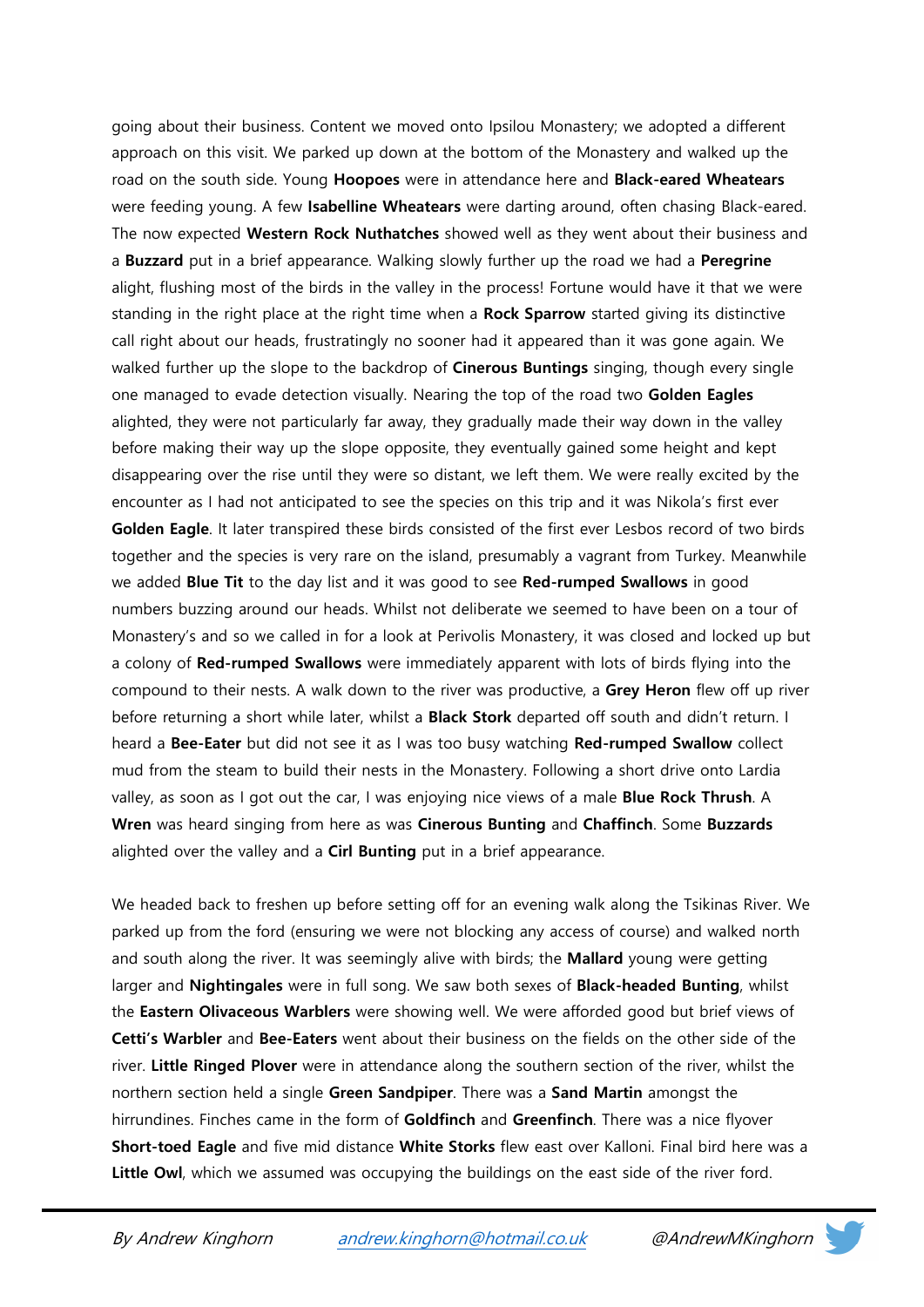After such a productive walk we decided to give the Saltpans a whirl, it paid off with a bonus trip tick in the form of a Mute Swan. A bit odd! We called it a day and as we went for a walk for our evening meal, we had **Scops Owl** calling again in Skalla Kalloni.



Eurasian Scops Owl - © Nikola Zalas

FRIDAY 1ST JUNE 2018 - Achladeri Forest, Polichnitos Saltpans, Kalloni Saltpans, Kalloni, and Madaros

First stop of the day was back as Achladeri Forest, the intention was to show Nikola the Krüper's Nuthatch as she did not come with me on my crack of dawn raid earlier in the week. We arrived and were treat to a flock of Long-tailed Tits with a few Blue and Great Tits

thrown in, they showed well but soon moved off deeper into the forest. As per the last visit both Chaffinch and Greenfinch were vocal whilst Common Buzzard and Raven occupied the airspace and canopy. It didn't take us long and we soon heard a single **Krüper's Nuthatch**, a few moments later we were watching the bird that was showing really well close to the path. Trying to find the Krüper's Nuthatch revealed at least five Short-toed Treecreepers buzzing around and the car park held a pair of hunting adults Masked Shrikes. We headed off to Polichnitos Saltpans, on arriving it was obvious that this site has a lot of potential. No sooner had we arrived than we were watching Greater Flaimingos at close range, as per Kalloni Saltpans Little and Common Terns were buzzing about and Black-winged Stilt and Avocet were commonplace. The fields surrounding the saltpans had a smattering of Corn Bunting and Crested Larks and a single Black-headed Bunting was present. It was getting really warm and we decided to head off for a coffee for the heat of the day.

Mid-afternoon we headed back to Kalloni Saltpans, annoyingly we missed some **Gull-billed Terns** 

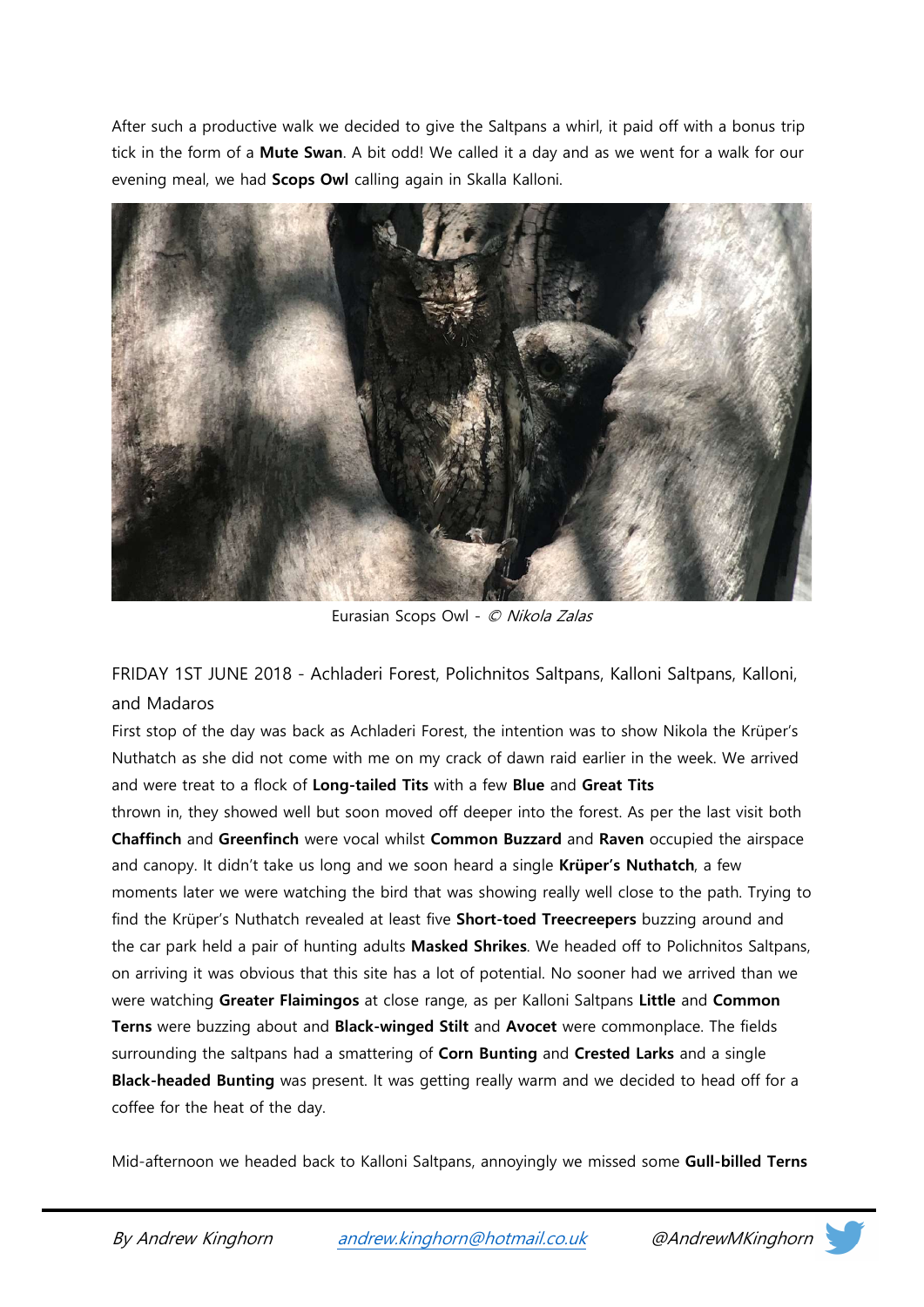that we had no idea were there as we drove past on the morning; however, I did find a nice little flock of marsh terns consisting of a single **Black Tern** and four **Whiskered Terns**. As usual Greater Flamingo, Kentish Plover, Avocet, and Black-winged Stilts were numerous around the various pans. I picked up five distant small gull species which rang alarm bells, they had positioned themselves on saltpans that were not really easily visible without mammoth walks and even then, access was a bit ropey for disturbing breeding birds. I didn't need to worry though as they were mobile, I drove down toward the main road around the moat and the gulls were nowhere to be seen. I drove back to where I had been and bingo the bids had moved and my suspicions were confirmed; five **Slender-billed Gulls**. I decided to move on and a fortune was favouring us on the way out, as the birds landed pretty close to the main road. We had decent views and got a few photos before they were off again. Passerines on this visit included the now expected Crested Lark as well as European Bee-Eater and Eastern Olivaceous Warbler, one rather clever pair set up on a lone bush on the other side of the moat away from birders/photographers. We met a helpful couple who informed us the Scops Owls were showing well in the copse at Kalloni. We went in for a look and had a single adult **Scops Owl** sitting on the edge of the nest hole, joined later by a youngster.

We headed back to freshen up before heading back out again for our evening walk. We had been tipped off about a Rufous Bush Chat in the Madaros area. We arrived on site and made our way along; some very confiding **Black-eared Wheatears** were a nice treat as were some vocal Western Rock Nuthatch. Overhead we had Buzzard and Hooded Crow and a flyover Woodpigeon was a trip tick! It didn't take long for the target bird to start up singing and sure enough we had some awesome views of singing and displaying Rufous Bush Chat, surely one of the best birds in Europe(?)! The walk back had Nikola's keen eyes spy a Cretzschmar's Bunting on a fence before being flushed by an approaching farm vehicle and we were serenaded by Black-headed Bunting and Rufous Bush Chat. Not far from the car we had a really confiding Woodchat Shrike. The Scops Owl kept waking me up in Skalla Kalloni during the night, but I just laughed it off, what a treat!

#### SATURDAY 2ND JUNE 2018 – Airport

It was time for home. There was a massive queue out of the airport for my flight and Nikola kindly kept our space in the queue whilst I sea watched from the shade under a tree by a chapel opposite the airport. I had not been watching long before I had a Scopoli's Shearwater lazily feeding offshore, I had a second one not long after as well as a flock of 10 Yelkouan Shearwaters and a single Grey Heron. Perfect little sea watch to end a superb trip.

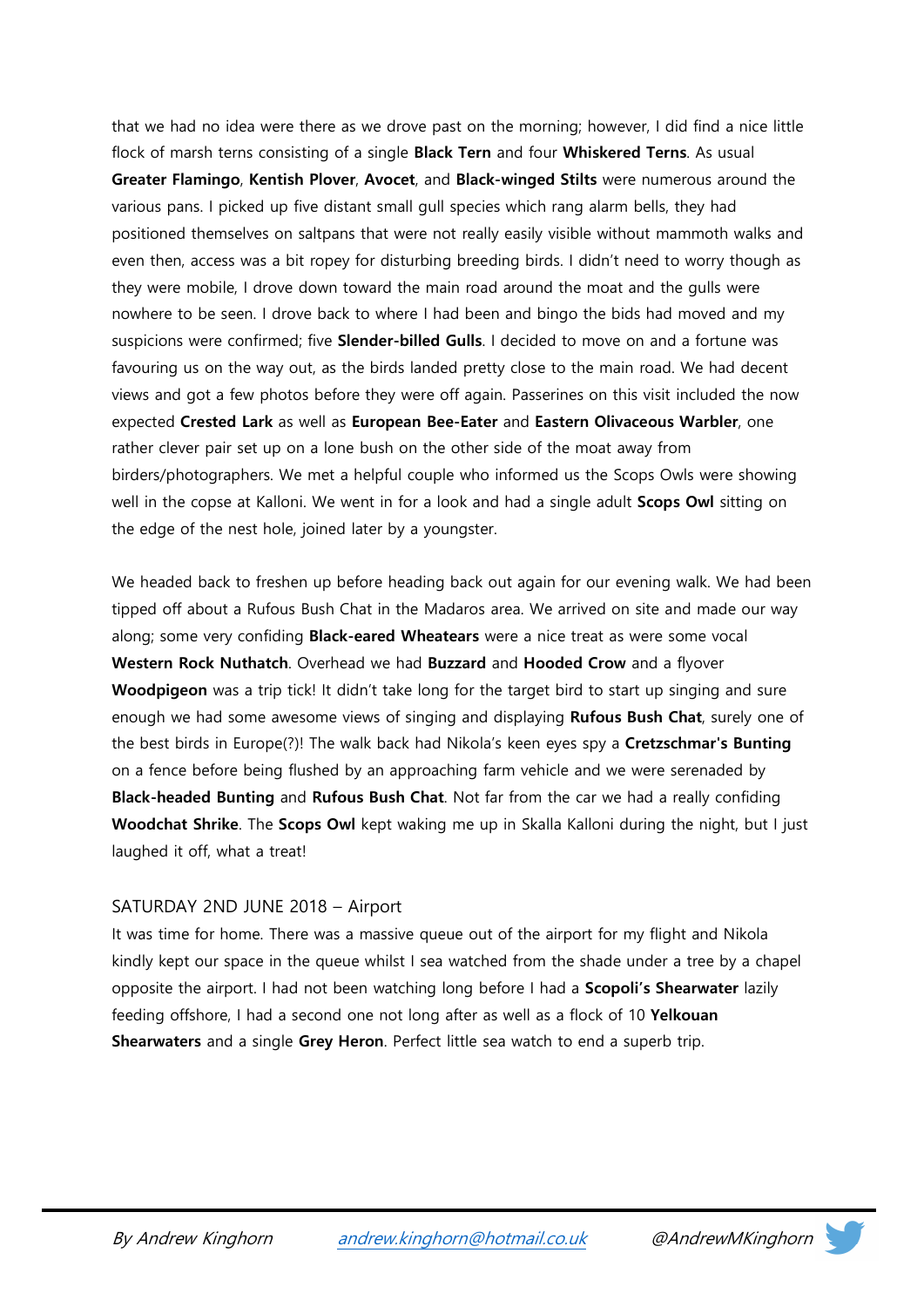### COMPLETE TRIP LIST

| <b>SPECIES LIST</b>   | <b>COMMENTS</b>                                                    |
|-----------------------|--------------------------------------------------------------------|
| Mute Swan             | A single bird seen flying over the sea from Kalloni saltpans. This |
|                       | is an unusual bird here for the time of year.                      |
| (Common) Shelduck     | Present.                                                           |
| <b>Ruddy Shelduck</b> | A bird noted on concrete hardstanding at Meladia Valley Ford.      |
| Mallard               | Present.                                                           |
| Garganey              | A single bird on Kalloni Saltpans on one date only.                |
| Chukar                | Roadside need Mauria and at various locations across the           |
|                       | island. Likely to be encountered at some point on most trips.      |
| Little Grebe          | Present.                                                           |
| Yelkouan Shearwater   | Offshore at Skala Eresou and also on the sea opposite the          |
|                       | airport. Can be encountered over the sea in most places on the     |
|                       | island.                                                            |
| Scopoli's Shearwater  | Seen over the sea opposite the airport.                            |
| (Great) Cormorant     | Present.                                                           |
| (European) Shag       | Present.                                                           |
| Squacco Heron         | A single bird noted feeding at Meladia Valley Ford.                |
| Little Egret          | Present.                                                           |
| Grey Heron            | Present.                                                           |
| White Stork           | Present.                                                           |
| <b>Black Stork</b>    | Low flying birds at Achladeri Forest were particularly             |
|                       | memorable, the birds nest here. Noted on the river at Perivolis    |
|                       | Monastery.                                                         |
| (Eurasian) Spoonbill  | Four noted at a pool at Faneromeni.                                |
| (Greater) Flamingo    | Ever present at Kalloni saltpans.                                  |
| Golden Eagle          | A rare vagrant, the first ever record of two birds together on     |
|                       | the island. They were observed on the slopes of Ipsilou            |
|                       | Monastery.                                                         |
| Short-toed Eagle      | Seen in fields around Kalloni saltpans, with four together at      |
|                       | once noted on one day. Birds also seen around Ipsilou              |
|                       | Monastery, not a difficult species to connect with on the island   |
|                       | and it was seen on numerous occasions traveling between            |
|                       | popular birding spots.                                             |
| Long-legged Buzzard   | Seen at Faneromeni and in the Meladia Valley, where the            |
|                       | species was easy to locate.                                        |
| Steppe Buzzard        | Present.                                                           |
| <b>Common Buzzard</b> | Present.                                                           |
| (Common) Kestrel      | Seen in fields around Kalloni saltpans.                            |

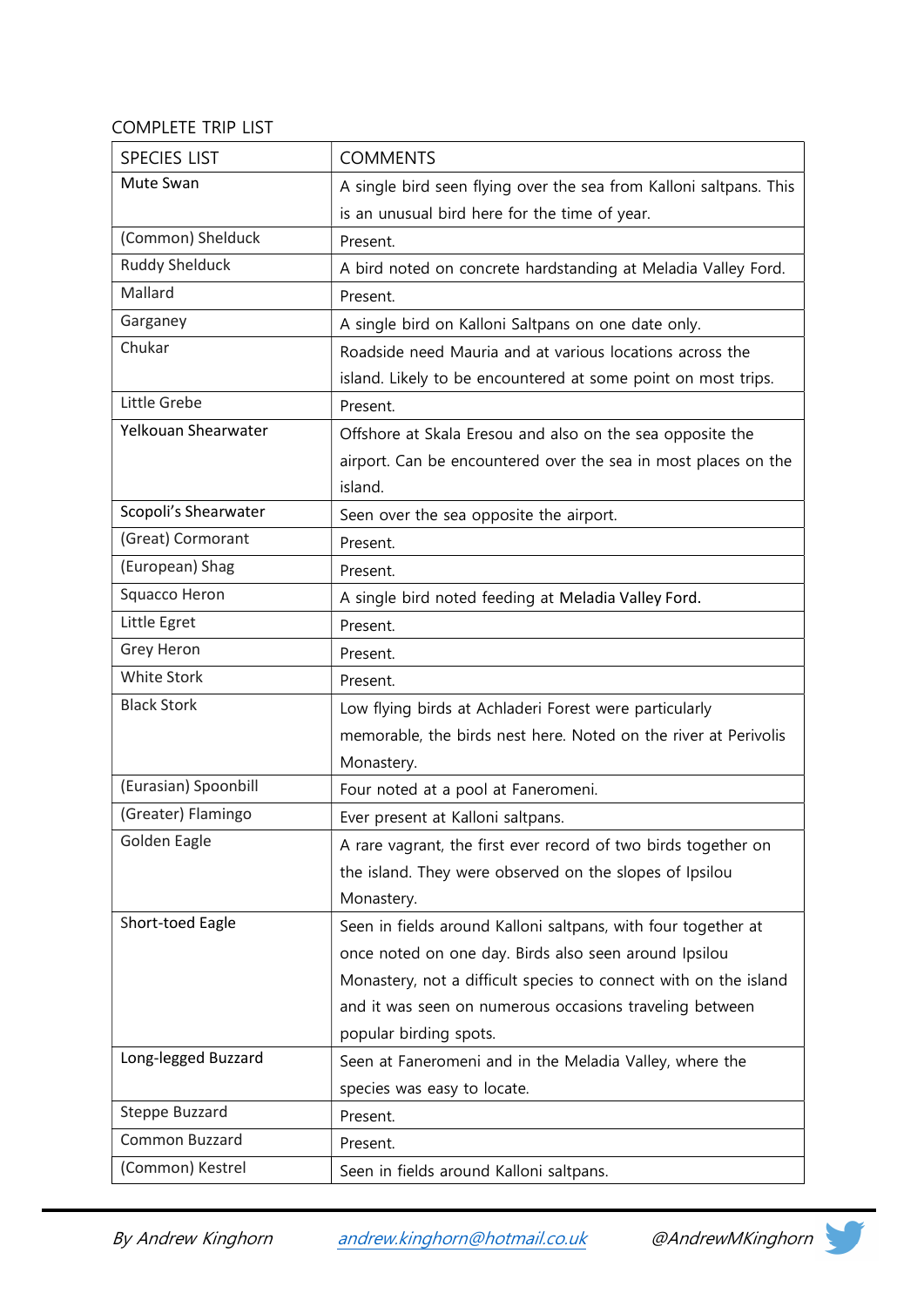| Lesser Kestrel            | Birds seen at Sigri and at Faneromeni.                             |
|---------------------------|--------------------------------------------------------------------|
| Hobby                     | A single bird noted on a single date in the fields around Kalloni  |
|                           | saltpans.                                                          |
| Eleonora's Falcon         | Seen at several locations across the island, but most notably at   |
|                           | Kalloni saltpans and Faneromeni.                                   |
| Peregrine Falcon          | Noted at Molivas Castle.                                           |
| (Pied) Avocet             | Numerous and easy to see at Kalloni saltpans.                      |
| <b>Black-winged Stilt</b> | Numerous and easy to see at Kalloni saltpans.                      |
| <b>Stone Curlew</b>       | Seen at Kalloni saltpans.                                          |
| Little Ringed Plover      | Noted at Tsikinas River.                                           |
| <b>Kentish Plover</b>     | Very easy to see at Kalloni saltpans.                              |
| Ruff                      | A single bird noted on a single date at Kalloni saltpans.          |
| <b>Curlew Sandpiper</b>   | Birds seen at Kalloni saltpans.                                    |
| Little Stint              | Birds seen at Kalloni saltpans.                                    |
| <b>Wood Sandpiper</b>     | Birds seen at Kalloni saltpans.                                    |
| <b>Green Sandpiper</b>    | Seen on the Tsikinas River.                                        |
| Common Sandpiper          | Only a single bird noted on the entire trip, this was at Pithariou |
|                           | Reservoir.                                                         |
| Greenshank                | Noted at Kalloni saltpans, but by no means numerous on the         |
|                           | dates we were present on the island.                               |
| Slender-billed Gull       | A flock of five birds were noted at Kalloni saltpans.              |
| Yellow-legged Gull        | Present and easy to see in most places on the island where         |
|                           | some water is present, whether that be sea of freshwater.          |
| Little Tern               | Present at Kalloni saltpans.                                       |
| Common Tern               | Seen at Tsknias river and Kalloni saltpans.                        |
| <b>Black Tern</b>         | A single bird amongst a mixed flock of White winged Black          |
|                           | Terns on a single date.                                            |
| White-winged Tern         | Seen at Kalloni saltpans, but not common at the time of year I     |
|                           | visited.                                                           |
| <b>Whiskered Tern</b>     | Seen in the harbour at Sigri, also a flock of four in a mixed      |
|                           | flock at Kalloni saltpans on a single date.                        |
| Rock Dove                 | Present.                                                           |
| Woodpigeon                | A flyover at Madaros was a new bird for the trip list.             |
| (Eurasian) Collared Dove  | Present.                                                           |
| (European) Turtle Dove    | Excellent views at Kavaki and also seen in the Napi valley.        |
| Little Owl                | Seen on buildings around Tsikinas River.                           |
| (Eurasian) Scops Owl      | Easy to see around "Scops Copse", which is a famous location       |
|                           | in which to see the species in the island. Also heard calling at   |
|                           | Skalla Kalloni fairly frequently on an evening.                    |

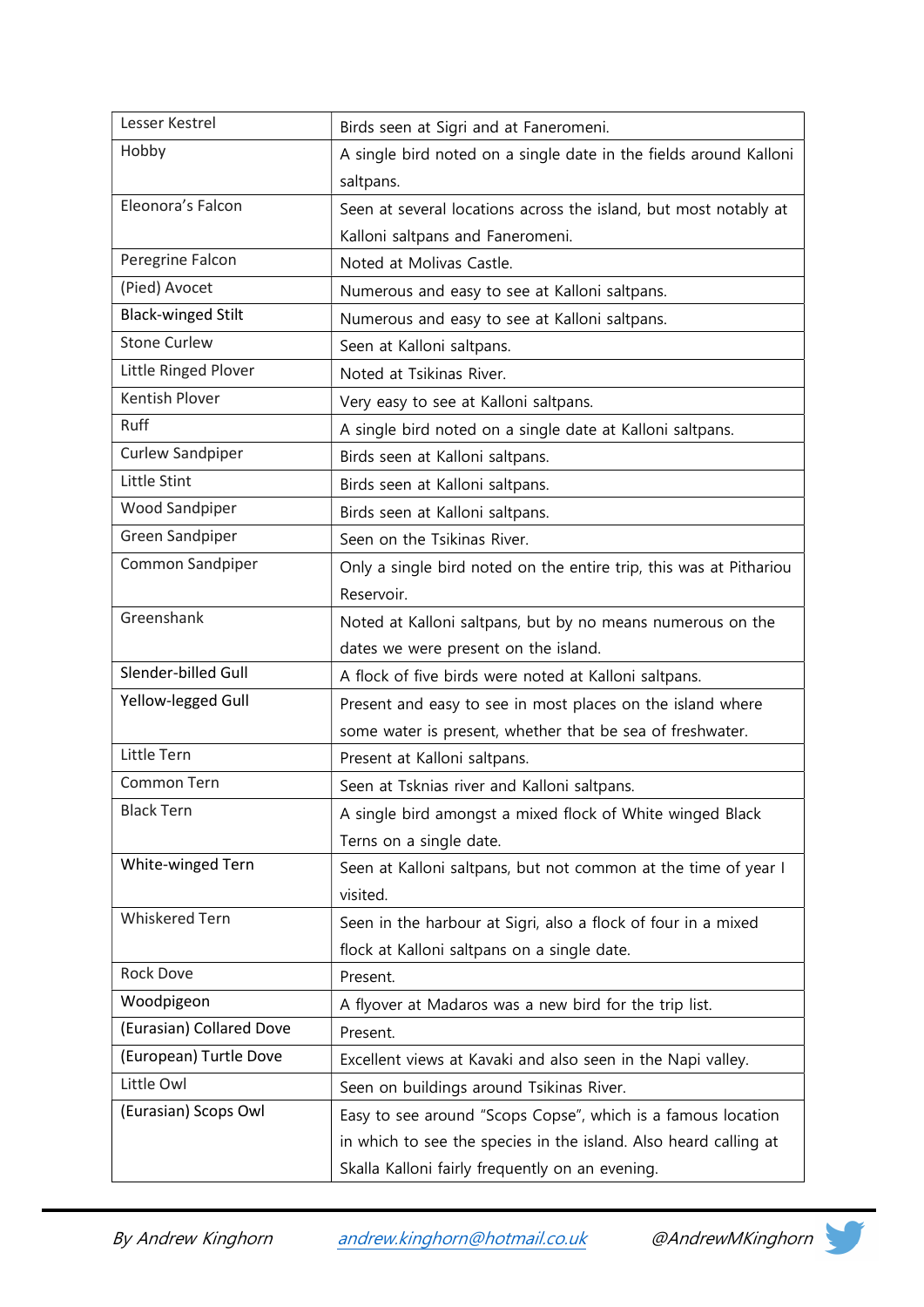| (Common) Swift              | Present.                                                                |
|-----------------------------|-------------------------------------------------------------------------|
| Pallid Swift                | Only a single bird noted at Kalloni saltpans But I did not really       |
|                             | focus on looking for this species on the trip.                          |
| Alpine Swift                | Seen well at Molivas Castle and at Sigri.                               |
| (European) Bee-eater        | The species is quite easy to see in suitable habitat around the         |
|                             | island, as is classic for this species it is best to learn the call and |
|                             | listen out for it whilst going about birding the island.                |
| (European) Roller           | A single noted on the outskirts of Sigri, my visit was late on in       |
|                             | the season for this species. So, it was a delight to connect with       |
|                             | Roller on this trip.                                                    |
| (Eurasian) Hoopoe           | Not a difficult species to connect with on the island, though           |
|                             | views typically of birds flying past.                                   |
| Middle Spotted Woodpecker   | Seen on the outskirts of Kalloni, and Mauria. Also seen quite           |
|                             | well at the Ruppell's Warbler site at Kavaki.                           |
| <b>Crested Lark</b>         | Present and easy to see across the islands.                             |
| Woodlark                    | Family party noted around Ipsilou Monastery.                            |
| (Common) Sand Martin        | Present.                                                                |
| <b>Barn Swallow</b>         | Present                                                                 |
| Red-rumped Swallow          | Quite easy to see across the island, but always a delight.              |
| (Common) House Martin       | Present.                                                                |
| White / Pied Wagtail        | Present.                                                                |
| Yellow Wagtail              | Seen at Kalloni saltpans.                                               |
| Wren                        | Present.                                                                |
| Nightingale                 | Good views had at Achladeri Forest of a singing bird, also easy         |
|                             | to hear in the fields around Kalloni saltpans.                          |
| Rufous Bush Chat            | A singing bird seen in the Madaros area, showing well.                  |
| Stonechat                   | Species seen en-route to Faneromeni.                                    |
| Blackbird                   | Present.                                                                |
| <b>Blue Rock Thrush</b>     | Noted at Lardia valley, Ipsilou Monastery, Kavaki, and Aghia            |
|                             | Ioannis.                                                                |
| Wheatear                    | Seen at petrified forest museum at Sigri.                               |
| <b>Isabelline Wheatear</b>  | Noted around Ipsilou Monastery.                                         |
| <b>Black-eared Wheatear</b> | By far the commonest wheatear on the island, quite easy to              |
|                             | connect with in appropriate habitat across the island.                  |
| Eastern Orphean Warbler     | Noted in the Napi Valley, Kavaki, and at Aghia Ioannis.                 |
| Eastern Subalpine Warbler   | Good views had at Kavaki and also noted at Skala Sikaminas.             |
| Cetti's Warbler             | Noted around Tsikinas River.                                            |
| <b>Reed Warbler</b>         | Present.                                                                |
| <b>Great Reed Warbler</b>   | Seen and heard at reedbed areas on both Kalloni saltpans and            |

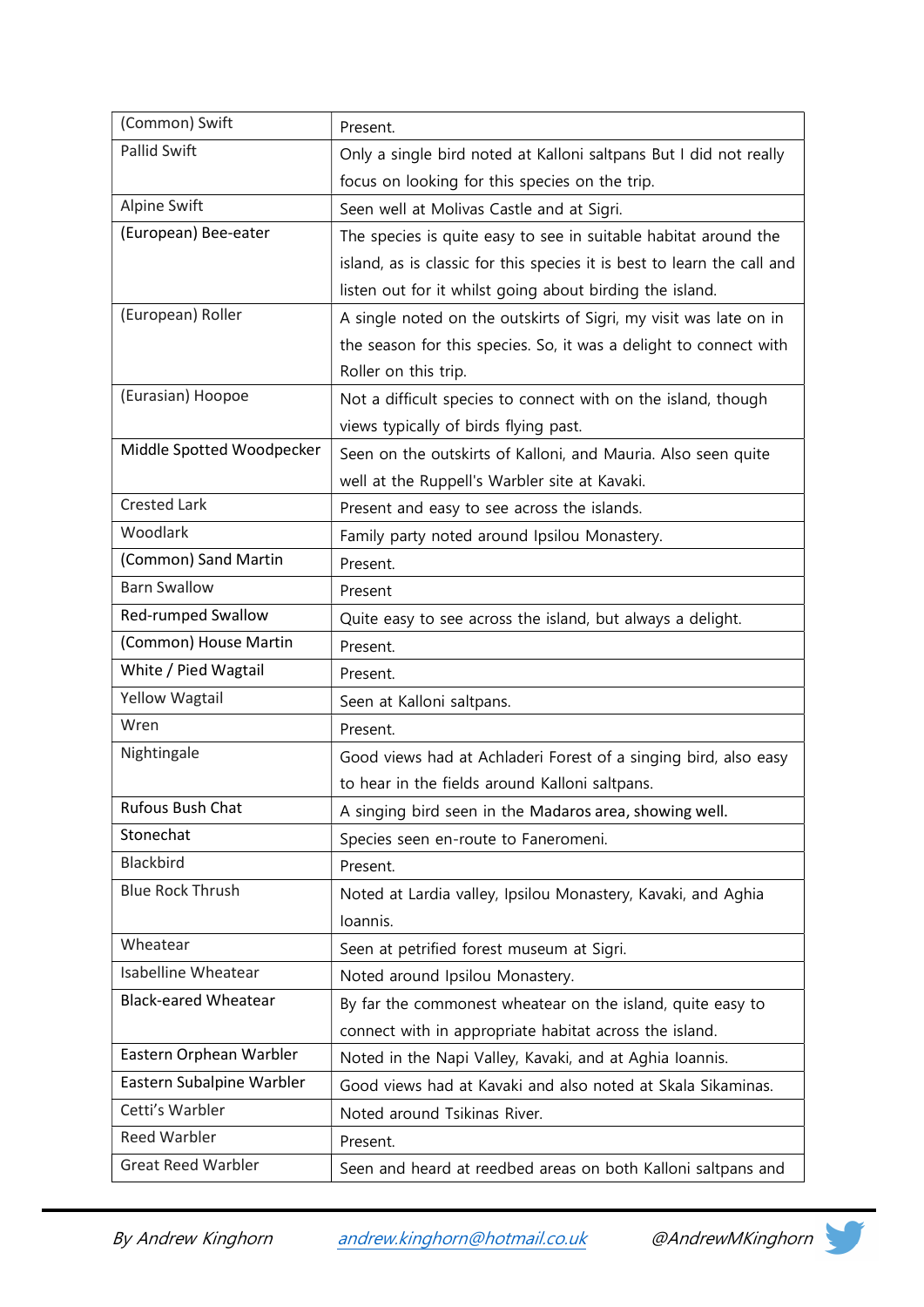|                               | also at Faneromeni.                                             |
|-------------------------------|-----------------------------------------------------------------|
| Olive-tree Warbler            | Due to being late in the season it was a struggle to connect    |
|                               | with this species, the only birds I encountered where at        |
|                               | Faneromeni.                                                     |
| Easter Olivaceous Warbler     | An easy species to connect with across the island where there   |
|                               | are enough suitable bushes to hold birds.                       |
| <b>Great Tit</b>              | Present.                                                        |
| (European) Blue Tit           | Present.                                                        |
| Sombre Tit                    | Noted in the Napi Valley and easy to see around the chapel at   |
|                               | Aghia Ioannis.                                                  |
| Long-tailed Tit               | Seen in the car park at Achladeri Forest.                       |
| Krüper's Nuthatch             | Seen well in Achladeri Forest, an excellent and well-known site |
|                               | for the species.                                                |
| (Western) Rock Nuthatch       | Seen very well in the Napi valley and also easy to see around   |
|                               | Aghia Ioannis. Also noted in the area surrounding Meladia       |
|                               | Valley Ford. Species also noted around Madaros.                 |
| Short-toed Treecreeper        | Seen and heard at Achladeri Forest, the species was easy to     |
|                               | connect with here.                                              |
| <b>Red-backed Shrike</b>      | Seen at Faneromeni.                                             |
| <b>Woodchat Shrike</b>        | Easy to connect with around the island in favourable habitat.   |
| Masked Shrike                 | Easy to connect with around the island in favourable habitat.   |
| (Eurasian) Jay                | Present.                                                        |
| (Western) Jackdaw             | Present.                                                        |
| <b>Hooded Crow</b>            | Present.                                                        |
| Raven                         | Seen well at Achladeri Forest and over Faneromeni.              |
| <b>Starling</b>               | Present.                                                        |
| <b>Rose-coloured Starling</b> | Flocks noted at Tsknias River Ford, there are favoured bushes   |
|                               | along this stretch of river which the species favours.          |
| <b>House Sparrow</b>          | Present.                                                        |
| Spanish Sparrow               | Present.                                                        |
| <b>Rock Sparrow</b>           | Surprisingly, only a single bird noted throughout the trip at   |
|                               | Ipsilou Monastery.                                              |
| Chaffinch                     | Present.                                                        |
| Linnet                        | Present.                                                        |
| Goldfinch                     | Present.                                                        |
| Greenfinch                    | Present.                                                        |
| Serin                         | Amongst a flock of Linnet at Meladia Valley Ford.               |
| Cretzschmar's Bunting         | Seen well in the Meladia Valley and around Meladia Valley       |
|                               | Ford. Birds also easy to encounter around the chapel at Aghia   |